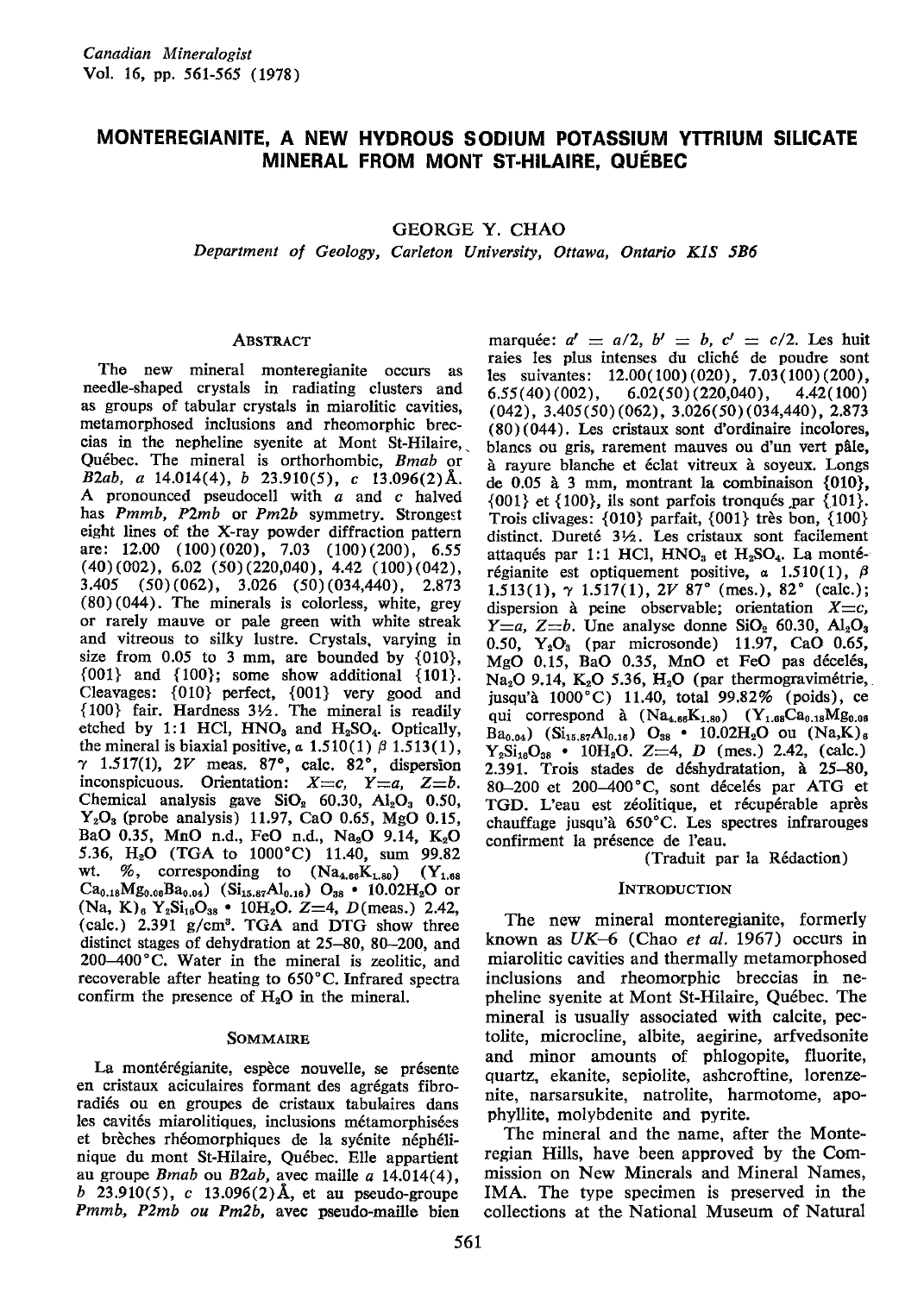

Frc. 1. SEM photomicrograph of needle-shaped monteregianite crystals in radiating clusters. Length of field  $= 0.5$  mm. Frc. 2. SEM photomicrograph of tabular monteregianite crystals showing  ${101}$  prism. Length of field  $= 1.5$  mm.

Sciences, Ottawa (specimen 37130).

# CRYSTALLOGRAPHIC AND PHYSICAL PROPERTIES

Monteregianite occurs as needle-shaped crystals in irregular and radiating clusters  $(Fig. 1)$ , as elongate tabular crystals in parallel groups (Fig. 2), or as irregular micaceous masses. The needle-shaped crystals are elongate along the a axis and bounded by  $\{010\}$ ,  $\{001\}$  and  $\{100\}$ pinacoids. The tabular crystals are elongate along  $a$  and flattened on  $b$ . Some tabular crystals show, in addition to the three pinacoids, a small but well-defined {101} prism {Fig. 2}. The crystals vary in size from 0.05 mm to 3 mm.

Weissenberg and precession photographs show that monteregianite is orthorhombic, space group Bmab or B2ab. The cell parameters,  $a\ 14.014(4)$ ,  $b\ 23.910(5)$  and  $c\ 13.096$  $(2)$ Å, were obtained from least-squares refinement using X-ray powder diffraction data (Table 1). A pronounced pseudocell with a and c halved is evident from the common absence or the very weak intensity of reflections with odd values of  $h$  and  $l$ . The space group of the pseudocell is Pmmb, P2mb or Pm2b.

The mineral is colorless, white, grey, rarely mauve or pale green, with white streak and vitreous to silky lustre. The mineral displays perfect {010}, very good {O01} and good to fair  $\{100\}$  cleavages. Mohs hardness is about  $3\frac{1}{2}$ . Several determinations of the density of the mineral by flotation in diluted bromoform and by use of a Berman balance give the value 2.42(2)  $g/cm<sup>3</sup>$ . The mineral is readily etched by cold 1:1 HCl,  $HNO<sub>3</sub>$  and  $H<sub>2</sub>SO<sub>4</sub>$ , along cleavage planes.

Optical data were obtained in Na light with a spindle stage using crystals previously oriented by X-ray goniometry. The immersion liquids used for refractive index measurement were checked by an Abbe 3L refractometer.

TABLE 1. X-RAY POWDER DIFFRACTION DATA FOR MONTEREGIANITE

| hkl          | $d_{\texttt{calc}}(\texttt{A})$ $d_{\texttt{obs}}(\texttt{A})$ |       | I     |   | hkl           | $d_{\text{calc}}(\hat{A}) d_{\text{obs}}(\hat{A})$ |       | I            |
|--------------|----------------------------------------------------------------|-------|-------|---|---------------|----------------------------------------------------|-------|--------------|
| 020          | 11.955                                                         | 12.00 | 100 P |   | 284           | 2.105                                              | 2.106 | 5            |
| 200          | 7.007                                                          | 7.03  | 100   |   | 036           | 2.105                                              |       |              |
| 002          | 6.548                                                          | 6.55  | 40    | P | 642           | 2.065                                              | 2.067 | $\epsilon$ 5 |
| 012          | 6.316                                                          | 6.32  | 30    | P | 046           | 2.050                                              | 2.051 | 5            |
| 220<br>040   | 6.045<br>5.978                                                 | 6.02  | 50    | P | 236<br>660    | 2.016<br>2.015                                     | 2.014 | <5           |
| 032          | 5.060                                                          | 5.06  | 30    |   | $0 - 12 - 0$  | 1.993                                              | 1.994 | <5           |
| 212          | 4.691                                                          | 4.70  | 10    |   | 246           | 1.968                                              | 1.972 | <5           |
| 042          | 4.415                                                          | 4.42  | 100   |   | $2 - 12 - 0$  | 1.917                                              |       |              |
| 113          | 4.106                                                          |       |       |   | 066           | 1.914                                              | 1.914 | 5            |
| 232          | 4.102                                                          | 4.11  | <5    | P | $-4 - 10 - 2$ | 1.891                                              | 1.891 | 5            |
| 060          | 3.985                                                          | 3.985 | 10    | P | $2 - 10 - 4$  | 1.861                                              | 1.861 | 10           |
| 052          | 3.862                                                          | 3.863 | 5     | P | $2 - 12 - 2$  | 1.839                                              |       |              |
| 242          | 3.735                                                          | 3.731 | 30    |   | 076           | 1.839                                              | 1.841 | 20           |
| 260          | 3.464                                                          | 3.466 | 30    |   | 276           | 1.779                                              |       |              |
| 062          | 3.404                                                          | 3.405 | 50    |   | 494           | 1.778                                              | 1.779 | <5           |
| 014          | 3.243                                                          | 3.239 | 10    |   | $4 - 11 - 2$  | 1.778                                              |       |              |
| 412          | 3.064                                                          |       |       |   | 446           | 1.769                                              |       |              |
| 262          | 3.062                                                          | 3.066 | 30    |   | 086           | 1.763                                              | 1.766 | <5           |
| 072          | 3.028                                                          |       |       |   | 800           | 1.752                                              | 1.750 | 20           |
| 034          | 3.028                                                          |       |       |   | 820           | 1.732                                              |       |              |
| 440          | 3.023                                                          | 3.026 | 50    |   | $4 - 12 - 0$  | 1.732                                              | 1.732 | 5            |
| 080          | 2.989                                                          | 2.987 | 30    | P | $0.14 - 0$    | 1,708                                              | 1,707 | 10           |
| 214          | 2.944                                                          | 2.947 | <5    |   | $4 - 10 - 4$  | 1.691                                              | 1.689 | 5            |
| 044          | 2.872                                                          | 2.873 | 80    |   | $6 - 10 - 0$  | 1.671                                              | 1.672 | 10           |
| 234          | 2.780                                                          |       |       |   | 674           | 1.661                                              | 1.660 | 5            |
| 272          | 2.780                                                          | 2.782 | 5     |   | 008           | 1.637                                              | 1.637 | 5            |
| 442          | 2.744                                                          | 2.748 | 25    |   | 028           | 1.622                                              |       | <5<br>B      |
| 054          | 2.702                                                          | 2.701 | <5    |   | $6.10 - 2$    | 1.619                                              | 1.622 |              |
| 460          | 2.631                                                          | 2.630 | 15    |   | $0.10 - 6$    | 1.612                                              | 1.613 | <5           |
| 064          | 2.530                                                          | 2.531 | 20    |   | 486           | 1.575                                              | 1.575 | 5            |
| 092          | 2.462                                                          | 2.466 | 10    |   | $2 - 10 - 6$  | 1.571                                              | 1.570 | <5           |
| 462          | 2.441                                                          | 2.439 | 10    |   | 248           | 1.540                                              | 1.540 | 10           |
| 404          | 2.392                                                          | 2.392 | 5     |   | $0.11 - 6$    | 1.540                                              |       |              |
| 264          | 2.379                                                          | 2.374 | 5     |   | 068           | 1.514                                              |       |              |
| $2 - 10 - 0$ | 2.263                                                          | 2.264 | 10    |   | $0.14 - 4$    | 1.514                                              | 1.513 | 5 B          |
| 084          | 2.207                                                          |       |       |   | 880           | 1.511                                              |       |              |
| 602          | 2.200                                                          | 2.207 | 5     |   |               |                                                    |       |              |
| 482<br>026   | 2.148<br>2.147                                                 | 2.147 | 20    |   |               | plus many more lines                               |       |              |

CuK<sub>a</sub> radiation,  $\lambda = 1.5418\text{\AA}$ , 114.6mm camera, Si standard, visual intensities,  $P =$  strong preferred orientation effect,  $B = broad.$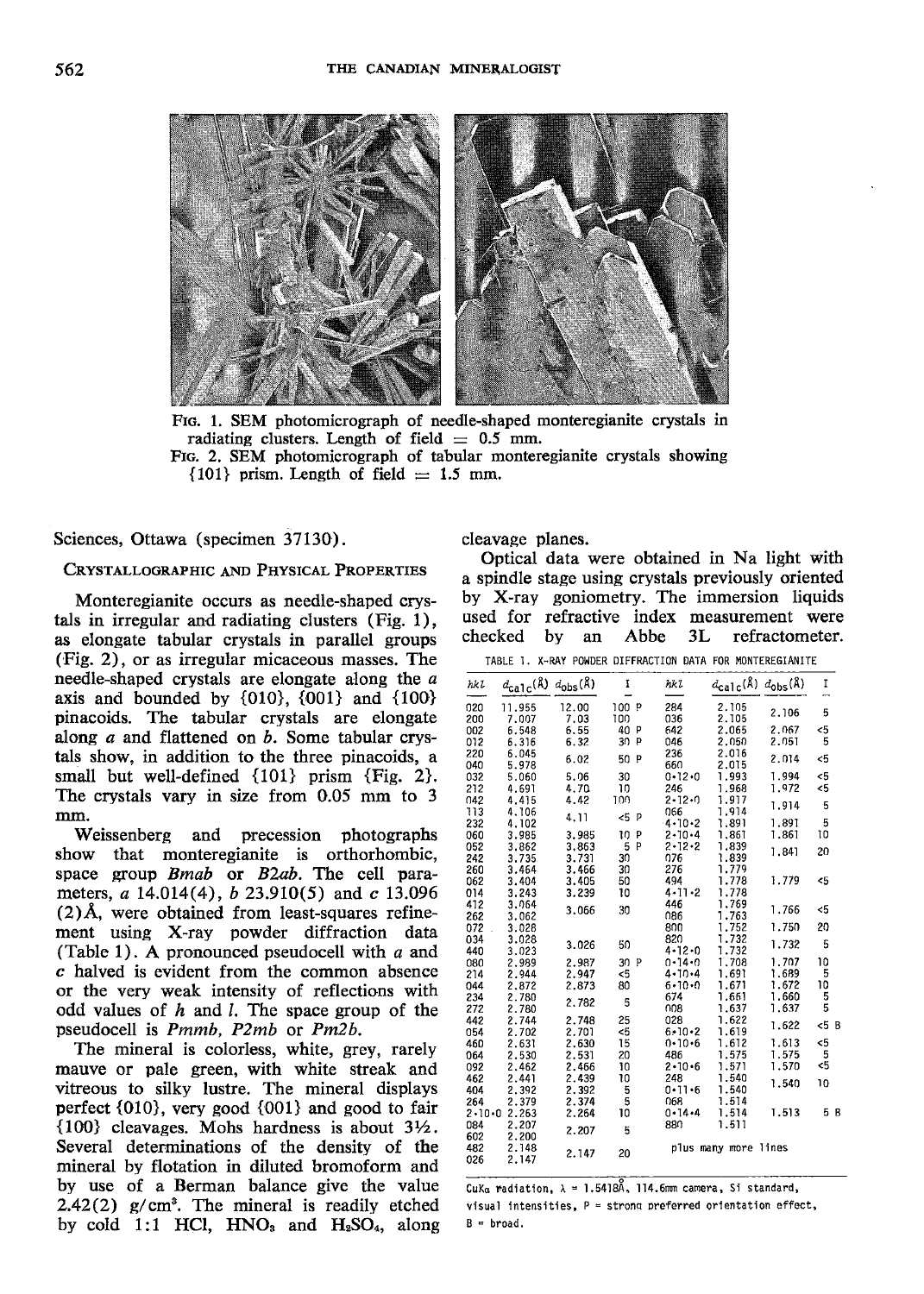TABLE 2. PROPERTIES OF MONTEREGIANITE AND RELATED MINERALS

| Monteregianite<br>Y <sub>2</sub> (Na,K) <sub>6</sub> S1 <sub>16</sub> 0 <sub>38</sub> .10H <sub>2</sub> 0 |                                                                                                                                                                    | Rhodesite<br>Ca <sub>4</sub> Na <sub>2</sub> K <sub>2</sub> Si <sub>16</sub> 0 <sub>38</sub> -12H <sub>2</sub> 0 |                                                                                                             | Macdonaldite<br>$BaCa_{4}H_{2}Si_{16}O_{38} \cdot (8+X)H_{2}O$                                                                                    | Delhayelite<br>$Ca_{A}$ (Na <sub>3</sub> ,Ca)K <sub>7</sub> (A1 <sub>2</sub> Si <sub>14</sub> )O <sub>38</sub> C1 <sub>2</sub> F <sub>4</sub> |                                                                                                         |
|-----------------------------------------------------------------------------------------------------------|--------------------------------------------------------------------------------------------------------------------------------------------------------------------|------------------------------------------------------------------------------------------------------------------|-------------------------------------------------------------------------------------------------------------|---------------------------------------------------------------------------------------------------------------------------------------------------|-----------------------------------------------------------------------------------------------------------------------------------------------|---------------------------------------------------------------------------------------------------------|
|                                                                                                           |                                                                                                                                                                    |                                                                                                                  |                                                                                                             |                                                                                                                                                   |                                                                                                                                               |                                                                                                         |
| Cell<br>parameters<br>Space group<br>Optic sign<br><b>2V</b><br>meas<br>2٧<br>'calc                       | $_{(1)}$<br>$= 14.014(4)$ Å<br>a<br>23.910(5)<br>h =<br>$c = 13.096(2)$<br>Bmab or B2ab<br>1.510(1)<br>1.513(1)<br>1.517(1)<br>$^{(+)}$<br>$87(1)$ °<br>$82^\circ$ | (2)<br>c = 7.05Ă<br>$a = 23.8$<br>$b = 6.54$<br>1,502<br>1.505<br>1.515<br>$(+)$ ?<br>1ow                        | (3)<br>$c = 7.037(1)$ Å<br>$a = 23.636(4)$<br>$b = 6,549(1)$<br>Pmn2 <sub>1</sub> or Pmmn<br>1.501<br>1.513 | $(4)$<br>$a = 14.06(1)$ Å<br>$b = 23.52(2)$<br>$c = 13.08(1)$<br>Bmmb<br>1.518(2)<br>1.524(2)<br>1.530(2)<br>$^{(\pm)}$<br>90(5)°<br>$90^{\circ}$ | (5)<br>$c = 7.04(3)$ Å<br>$b = 24.65(2)$<br>$a = 2X6.53(3)$<br>Pmm<br>$\sqrt{1.532(2)}$<br>$_{83(3)^{\circ}}^{(-)}$                           | (6)<br>$c = 7.1A$<br>$b = 24.6 - 25$<br>$a = 6.69 - 6.75$<br>1.529<br>1.531<br>1.533<br>$\binom{1}{90}$ |
| X<br>Elongation<br>$D_{meas}(g/cm^3)$<br>$D_{\text{calc}}$<br>Hardness                                    | $_{2.42(2)}^{(\pm)}$<br>2,391<br>3}                                                                                                                                | 2.36                                                                                                             |                                                                                                             | 2.27(2)<br>2.27<br>$3 - 4$                                                                                                                        | a<br>c<br>h<br>2.60(3)                                                                                                                        | 2.571<br>$\sim 4$                                                                                       |
| Cleavage<br>${010}$<br>${001}$<br>${100}$                                                                 | perfect<br>good<br>fair                                                                                                                                            | aood                                                                                                             |                                                                                                             | perfect<br>aood<br>poor                                                                                                                           | distinct                                                                                                                                      | perfect<br>imperfect<br>imperfect                                                                       |

(1) Monteregianite, Mont St-Hilaire, Québec: this study.<br>
(2) Rhodesite, Kimberley, South Africa: Gard & Taylor (1957), Mountain (1957).<br>
(3) Rhodesite, Trinity County, California: Sheppard & Gude (1969).<br>
(4) Macdonaldit

The mineral is biaxial positive,  $\alpha$  1.510(1),  $\beta$ 1.513(1) and  $\gamma$  1.517(1). The 2V was measured to be  $87(1)$ ° by direct observation of the melatopes on the spindle stage, in comparison with the calculated value of 82°. The orientation is  $X=c$ ,  $Y=a$  and  $Z=b$ . The dispersion of the optic axes is inconspicuous.

The properties of monteregianite are summarized and compared with those of related minerals in Table 2.

# CHEMICAL ANALYSIS

Chemical analysis was performed by D.C. Mah, on approximately one gram of handpicked colorless material, following the procedures described by Hounslow & Moore  $(1966)$ . Y<sub>2</sub>O<sub>3</sub> was analyzed by use of an electron microprobe and  $H_2O$  was determined by thermogravimetric analysis (to  $1000^{\circ}$ C). The results given in Table 3 correspond to  $(Na<sub>4.66</sub>)$  $K_{1.80}$ )  $(Y_{1.68}Ca_{0.18}Mg_{0.06}Ba_{0.04})$   $(Si_{15.87}Al_{0.16})O_{38}$  $10.02H_2O$  or  $(Na,K)_{6}Y_{2}Si_{16}O_{38}$  •  $10H_2O$ . An electron microprobe partial analysis of a mauve variety gave 10.67% Y<sub>2</sub>O<sub>3</sub>, 1.38% MnO, 5.89%

| TABLE 3.         |       | CHEMICAL ANALYSIS OF MONTEREGIANITE |       |
|------------------|-------|-------------------------------------|-------|
|                  | Wt%   |                                     | Wt%   |
| Si0 <sub>2</sub> | 60.30 | Mn <sub>0</sub>                     | n.d.  |
| $A1_{2}0_{3}$    | 0.50  | Fe0                                 | n.d.  |
| $Y_20_3$         | 11.97 | Na <sub>2</sub> 0                   | 9.14  |
| Ca <sub>0</sub>  | 0.65  | $k2$ n                              | 5.36  |
| Ma0              | 0.15  | H <sub>2</sub> 0                    | 11.40 |
| Ba0              | 0.35  | Total                               | 99.82 |

 $Y_2O_3$  by electron microprobe analysis.

H<sub>2</sub>0 by DTA to 1000°C.

 $K_2O$  and 9.37% Na<sub>2</sub>O. Assuming Z=4, the density calculated from the empirical formula is 2.391  $g/cm^3$ .

#### **THERMAL STUDY**

Simultaneous TGA and DTG (derivative thermogravimetric) analyses (Fig. 3) show that dehydration (weight loss) of monteregianite begins almost immediately on heating and is essentially complete near 400°C. The total weight loss after heating to  $1000^{\circ}$ C is  $11.40\%$ . On cooling from  $650^{\circ}$ C approximately 99% of the lost water is recovered within two hours. The material quenched from  $750^{\circ}$ C shows signs of melting and that quenched from  $1000^{\circ}$ C is amorphous to X-rays. The rehydrated material cooled to room temperature after heating to 650°C gives an X-ray powder diffraction pattern identical to that of unheated monteregianite. Water in monteregianite is, therefore, zeolitic in nature.

Both TGA and DTG curves show three distinct stages of dehydration, at  $25-80^{\circ}$ ,  $80 - 200°$ and  $200-400^{\circ}$ C, suggesting three major groups of structurally distinct water in monteregianite. The weight loss respectively at each of the three stages is approximately in the ratio 1:2:2.

#### **INFRARED SPECTRA**

The infrared spectra of monteregianite are shown in Figure 4. The strong bands in the region between 350 and 550 cm<sup>-1</sup> are attributable to Si-O-Si bending, the medium to weak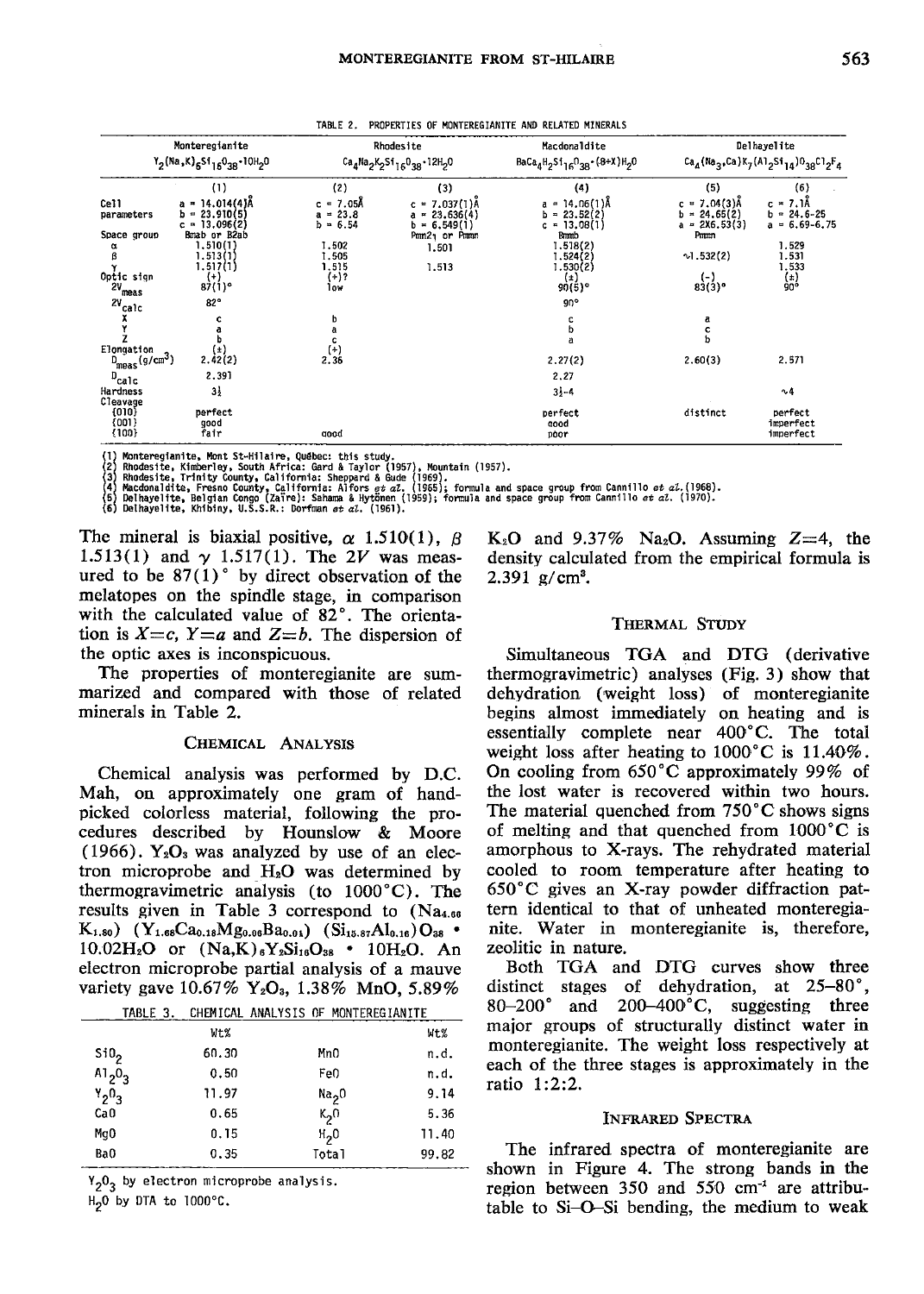

FIG. 3. DTA (solid) and DTG (dashed) curves for monteregianite. Heating rate  $= 10^{\circ}$ C/min, in air. The scale for DTG rate of weigth loss is relative.

bands in the region of 55G-800 cm" to Si-Si stretching and the very strong bands between 800 and 1400  $cm<sup>-1</sup>$  to Si-O stretching. The medium band at 1630 cm<sup>-1</sup> is due to the  $\text{H--O--H}$  in rhodesite. The structural similarities of minerals in this group are reflected in their X-ray powder diffraction patterns. However, the minor differences in the X-ray powder patterns are sufficient for the identification of the individual members.

The minerals in this group may also be distinguished from each other by their optical properties (Table 2). Monteregianite and rhodesite have significantly lower refractive indices (1.501-1.517) than macdonaldite and delhayelite (1.518-1.533). The optic plane in monteregianite and delhayelite is perpendicular to the fibre axis or the axis of elongation whereas that in macdonaldite and rhodesite is parallel to the axis of elongation. Otherwise, these minerals cannot be distinguished from each other on the basis of such properties as habit, color, lustre and cleavage,

The reported occurrence of delhayelite and rhodesite at Mont St-Hilaire in some publica' tions  $(e.g.,$  Geology and Mineralogy of Mount St-Hilaire, Quebec, Worcester Mineral Club, 1973) is questionable and may be the result of misidentification of monteregianite. One specimen from Mont St-Hilaire, described as "rhodesite showing crystal form very similar



FIG. 4. Infrared spectrum of monteregianite.

bending, confirming the presence of water in the monteregianite structure. The clearly resolved O-H stretching bands at 3460, 3510 and  $3610$  cm<sup>-1</sup> also suggest three groups of structurally distinct water in the mineral as revealed bv TGA and DTG studies.

# **DISCUSSION**

On the bases of chemical formula and cell geometry (Table 2), monteregianite beloqgs to the macdonaldite group, which includes rhodesite and delhayelite. Cannillo et al. (1968, 1970) showed that the structure of macdonaldite and delhayelite is based on double layers composed of four- and eight-membered rings of SiOa tetrahedra. The double layers, perpendicular to the 244 axis, are responsible for the perfect {010} cleavage in macdonaldite, delhayelite, monteregianite and the  $\{100\}$  cleavage to delhayelite" and sent to the author by D.W. Richerson. was shown to be monteregianite by X-ray and optical examinations and bv microprobe analysis for vttrium.

# ACKNOWLEDGEMENTS

The author thanks P. Tarassoff and J. Bradley for providing specimens of monteregianite at the early stage of this study. The work is supported by a National Research Council grant A5113.

#### **REFERENCES**

- ALFORS, J.T., STINSON, M.C., MATTHEWS, R.A. & PABST, A. (1965): Seven new barium minerals from eastern Fresno County, California, Amer. Mineral. 50, 314-340.
- CANNILLO, E., ROSSI, G. & UNGARETTI, L. (1968): The crystal structure of macdonaldite. Atti Accad. Naz. Lincei, Rend., Cl, Sci. Fis, Mat,